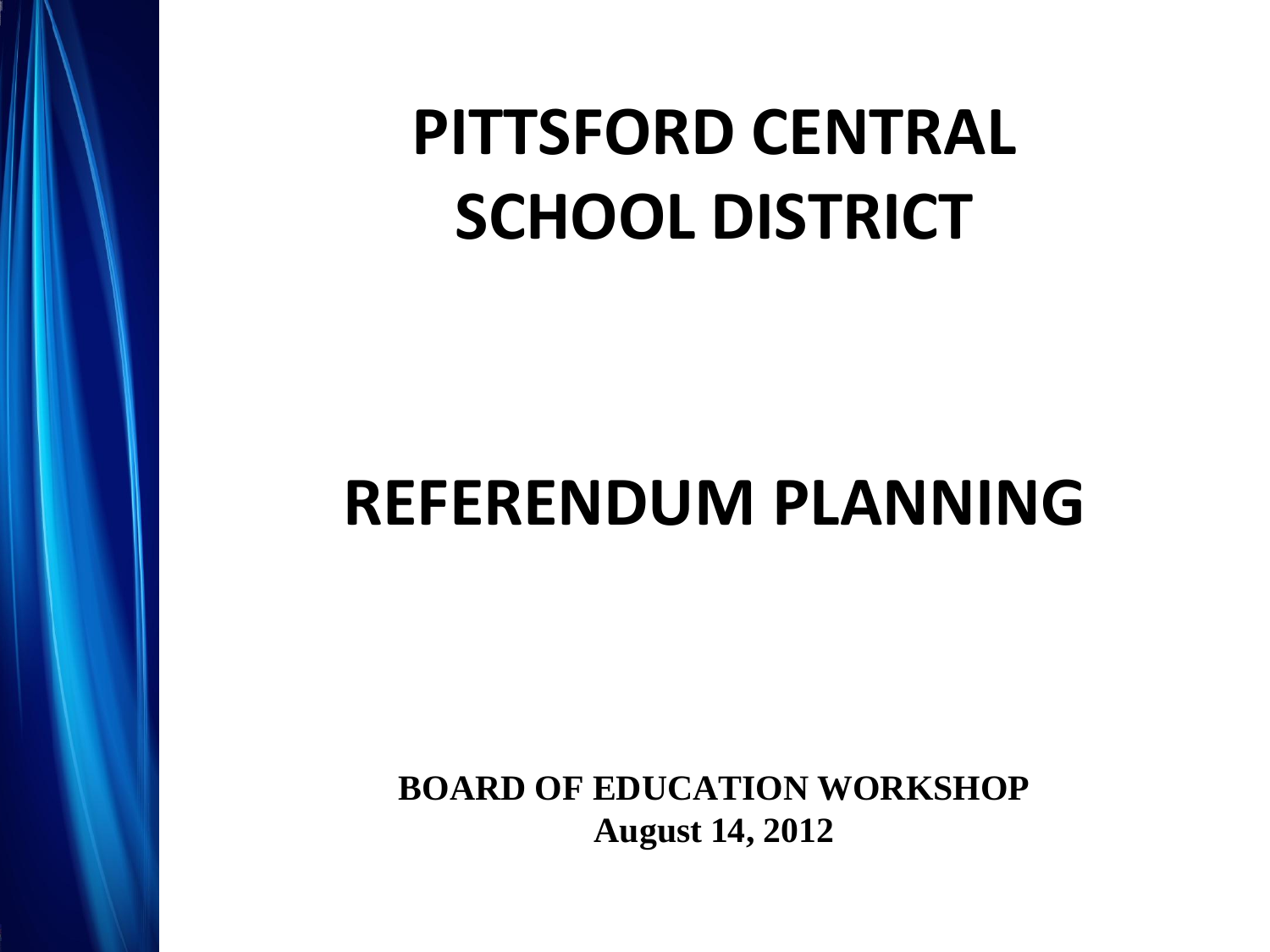## **Agenda**

- Timeline Review & "To Do's"
- SEQRA Update
- Project Scope Overview
- Financial Update
- Town/District Project Update
- Referendum Planning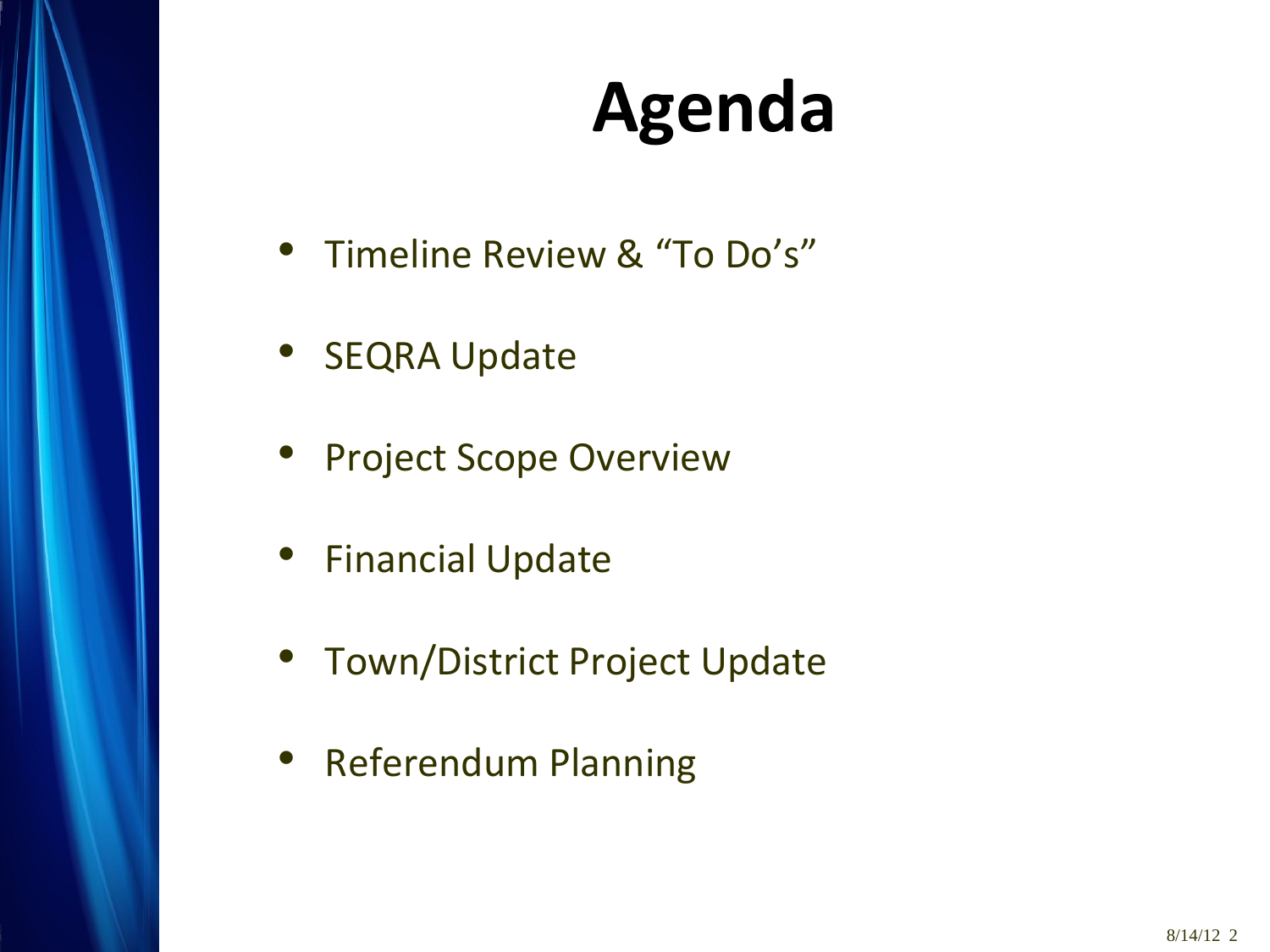## **Vote Date?**

- Select a Target Referendum (vote) Date
	- − December 4, 2012

or

- − December 11, 2012
- Leading up to the Vote
	- − The Board has a narrow window of 45 to 49 days prior to the vote to take official action via Board Resolution. For each target date this window will be:
		- October 16-20, 2012

or

- October 23 –27, 2012
- Either target, due to timing will require a special meeting of the Board of Education
- − Development Team work will need to be complete by:
	- September 21, 2012
	- **October 2, 2012**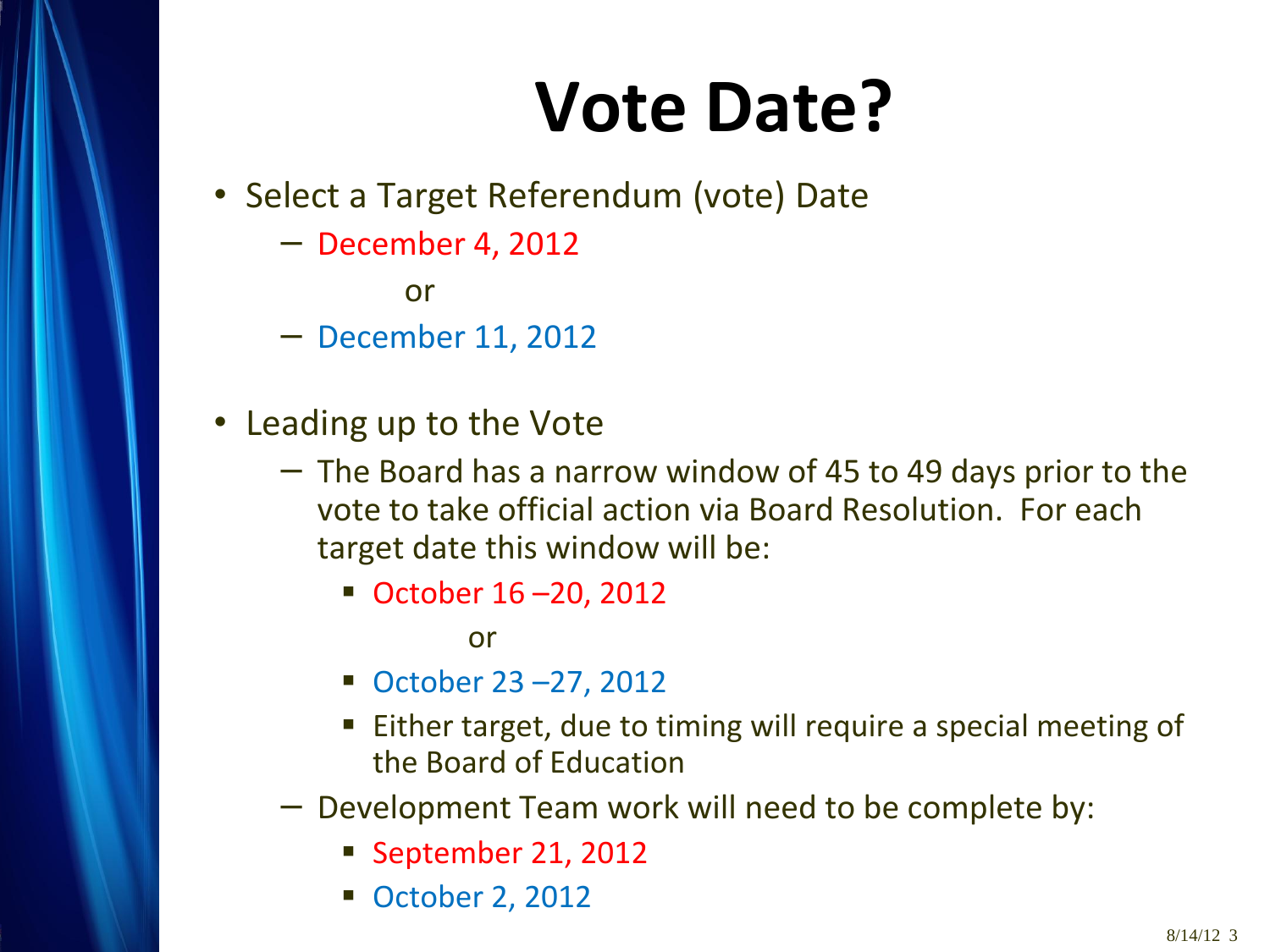## **Proposed Referendum Scope**

### **PRIORITY 1A ITEMS**

The list of Priority 1A items were categorized as being of the highest priority by meeting at least two of the following criteria:

- Currently at or beyond useful life
- System is currently failing and ability to obtain parts or repair are no longer feasible
- The item is considered a substantial Health and/or Safety concern
- The poor condition or issue is resulting in further degradation of related systems/facilities and/or resulting in excessive annual operating budget expense
- Currently a Code Compliance failure (ADA, Fire, Building, OSHA, Air Quality, etc.)
- Determined that SED Department of Facilities Planning would require the issue addressed prior to approving a building permit for any other type of work to be performed in the facility. For example, required making all toilet rooms ADA compliant at Barker Road Middle School before issuing a building permit.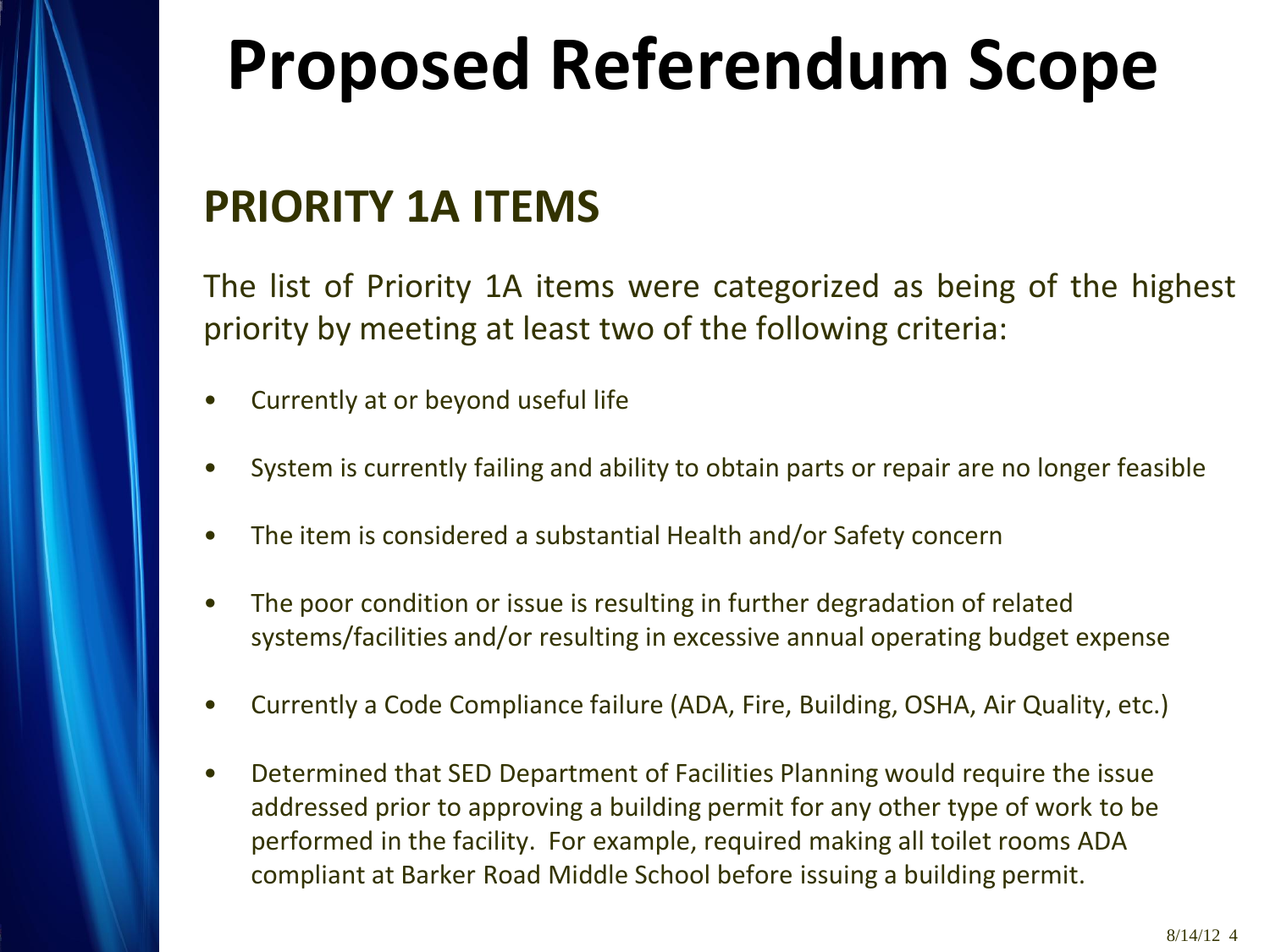### **Pittsford Central School District 2012 Capital Project - DRAFT Conceptual Estimate Summary August 14, 2012**







### *Base Project Scope:*

These items are required and included in the scope of each building and will not be repeated in each section.

- Health / Safety, Building / Fire / Health code compliance items (i.e. emergency lighting, fire alarms, etc.)
- Toilet Room ADA Compliance upgrades
- Electrical infrastructure upgrades at various locations
- Telephone system upgrades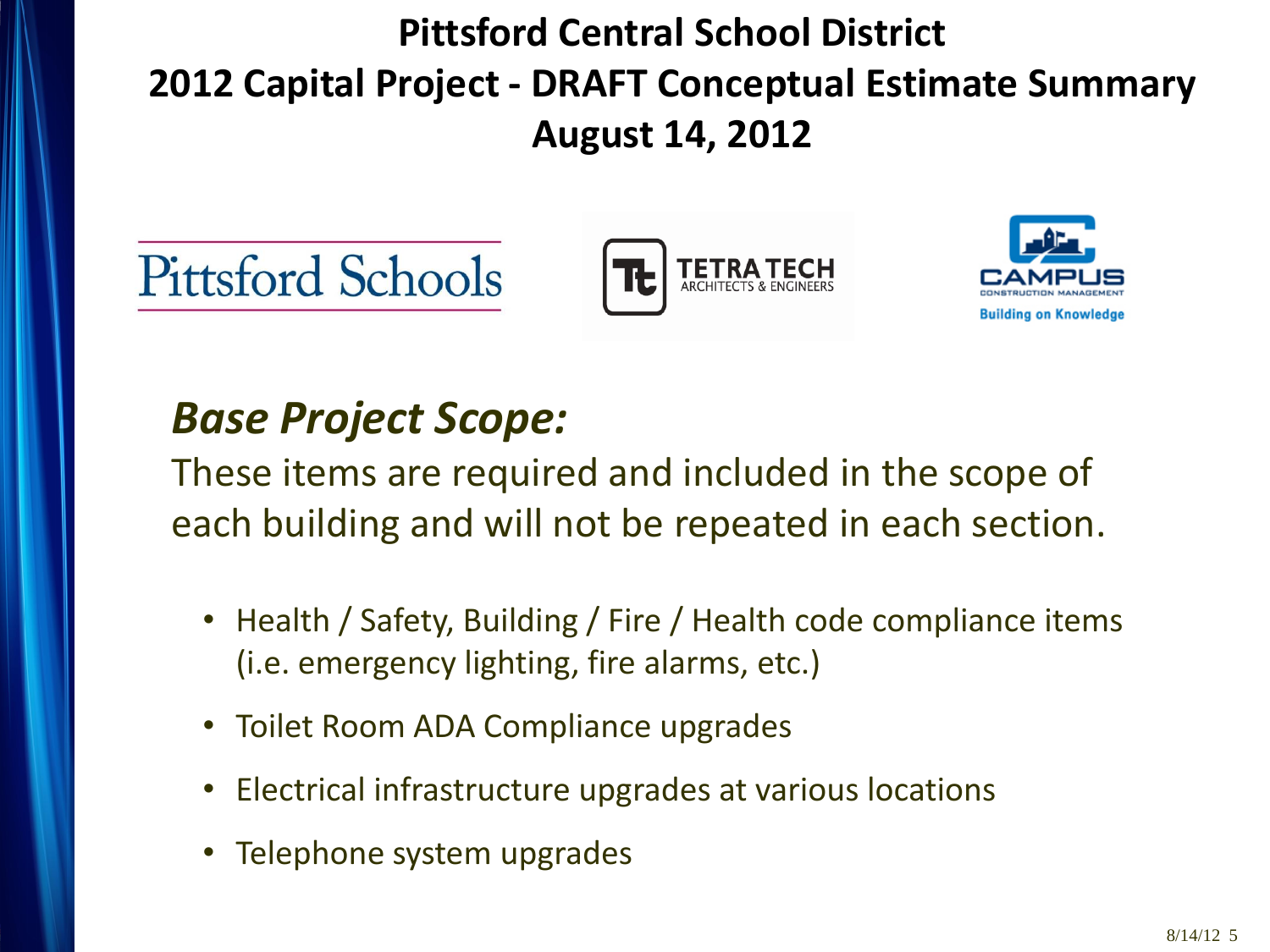#### **2012 Capital Project - DRAFT Conceptual Estimate Summary**

| <b>Allen Creek Elem School</b><br>Classroom casework<br>Ceiling tile replacements<br><b>Brick repointing</b><br><b>Stair renovations</b><br><b>HVAC system renovations</b> | \$2,774,925 |
|----------------------------------------------------------------------------------------------------------------------------------------------------------------------------|-------------|
| <b>Jefferson Road Elem School</b>                                                                                                                                          | \$4,261,410 |
| Corridor floor and wall tile                                                                                                                                               |             |
| <b>HVAC</b> equipment replacements                                                                                                                                         |             |
| Pavement and sidewalk replacement                                                                                                                                          |             |
| <b>Mendon Center Elem School</b>                                                                                                                                           | \$3,411,450 |
| <b>Replacement of lockers</b>                                                                                                                                              |             |
| Classroom HVAC system replacements                                                                                                                                         |             |
| <b>Masonry restoration</b>                                                                                                                                                 |             |
| Site drainage improvements                                                                                                                                                 |             |
| <b>Park Road Elem School</b>                                                                                                                                               | \$2,000,700 |
| Auditorium and Gymnasiums - HVAC system replacement                                                                                                                        |             |
| Various door replacements                                                                                                                                                  |             |
| Site fencing                                                                                                                                                               |             |
| Pavement and sidewalk replacement                                                                                                                                          |             |
| <b>Thornell Road Elem School</b>                                                                                                                                           | \$3,436,763 |
| <b>Classroom casework</b>                                                                                                                                                  |             |
| Masonry repair and restoration                                                                                                                                             |             |
| Roof replacement                                                                                                                                                           |             |
| <b>HVAC system renovations</b>                                                                                                                                             |             |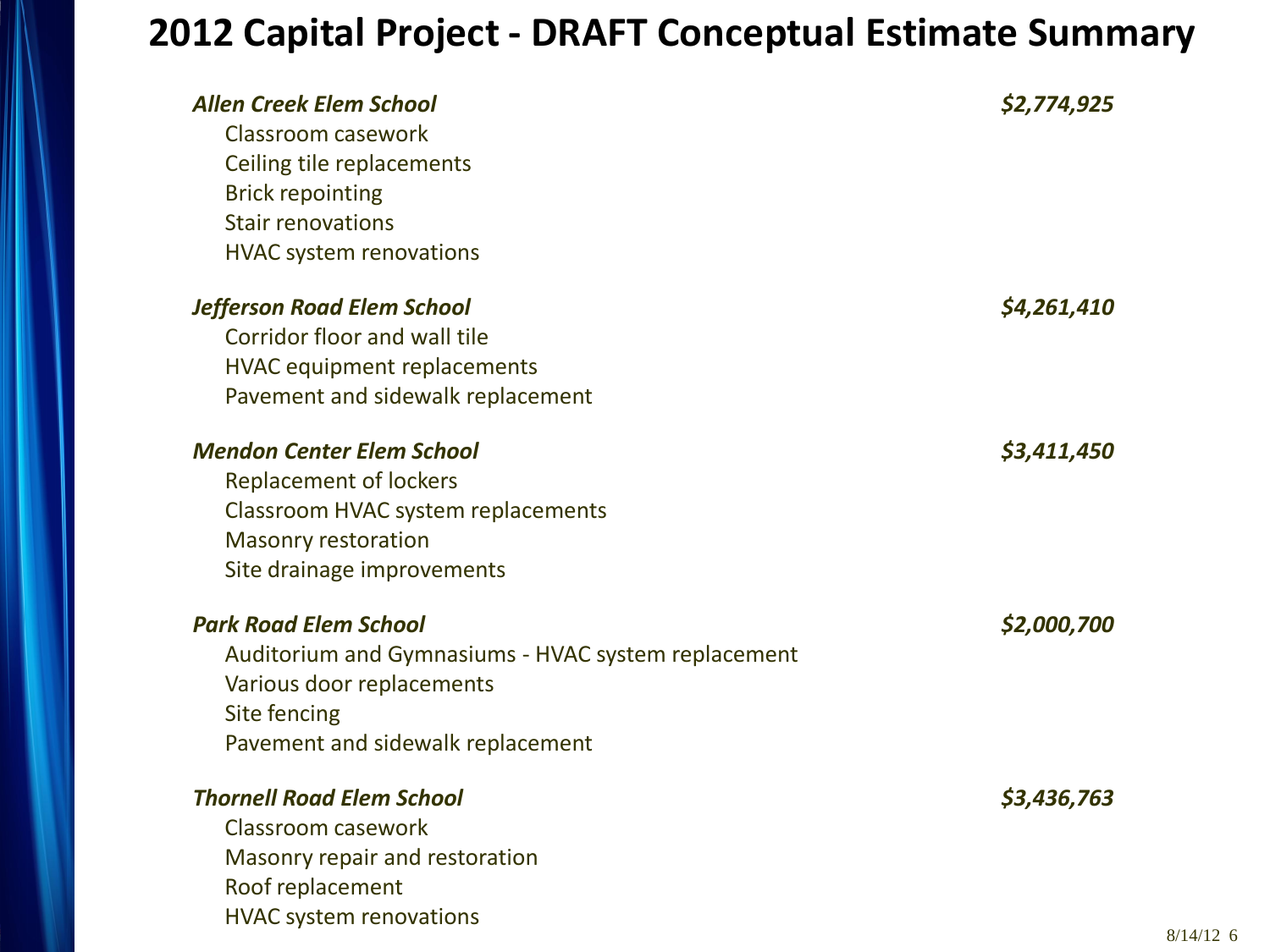#### **2012 Capital Project - DRAFT Conceptual Estimate Summary**

| <b>Barker Road Middle School</b><br><b>Corridor ceiling replacements</b><br><b>Sidewalk and Paving replacements</b><br>Natatorium HVAC system replacement<br>Auditorium and Gymnasiums - HVAC system replacements                | \$6,941,970  |
|----------------------------------------------------------------------------------------------------------------------------------------------------------------------------------------------------------------------------------|--------------|
| <b>Calkins Road Middle School</b><br>Sanitary Sewer line replacements<br>Roof repair<br>Wireless access points                                                                                                                   | \$290,250    |
| <b>Mendon High School</b><br>Interior and exterior door replacements<br>Ceiling tile replacements<br><b>Folding Partition replacements</b><br>Natatorium deck tile repairs<br>Natatorium HVAC system and pool filter replacement | \$4,089,690  |
| <b>Sutherland High School</b><br>Extensive natatorium and infrastructure systems renovation<br><b>HVAC renovations at various classrooms</b>                                                                                     | \$5,034,825  |
| <b>Escalation 6% of Construction Cost &amp; Contingency</b>                                                                                                                                                                      | \$1,576,275  |
| <b>Base Project Total</b>                                                                                                                                                                                                        | \$33,818,257 |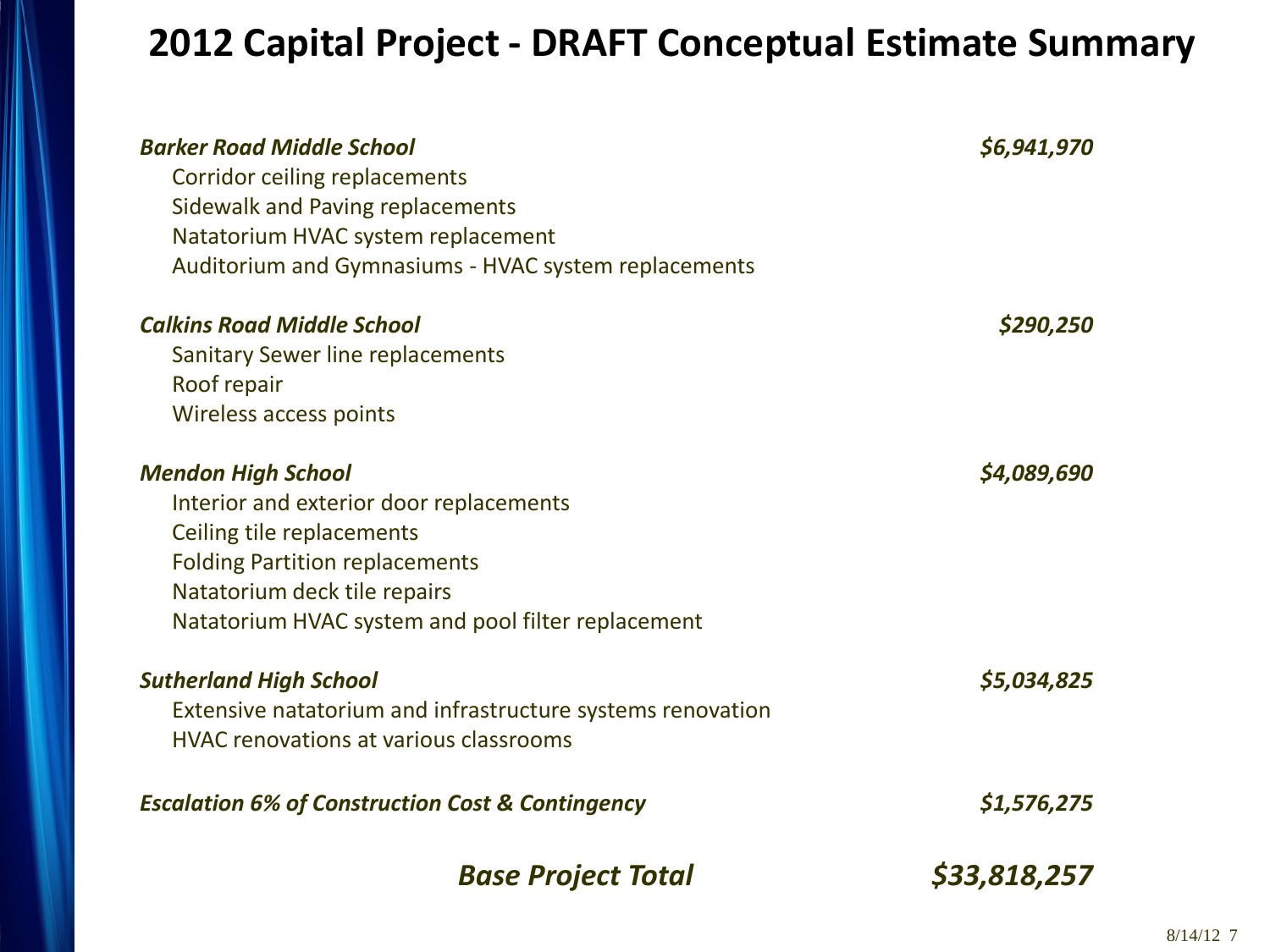### **Pittsford Central School District 2012 Capital Project - DRAFT Conceptual Estimate Summary**





### *Summary of Base Project Total:*

| Total                                                                 | \$33,818,257 |     |
|-----------------------------------------------------------------------|--------------|-----|
| Incidentals (Based on Construction Cost)                              | \$5,970,738  | 25% |
| <b>Escalation 6% of</b><br><b>Construction Cost &amp; Contingency</b> | \$1,576,275  |     |
| Contingency                                                           | \$2,388,295  | 10% |
| <b>Construction Cost</b>                                              | \$23,882,950 |     |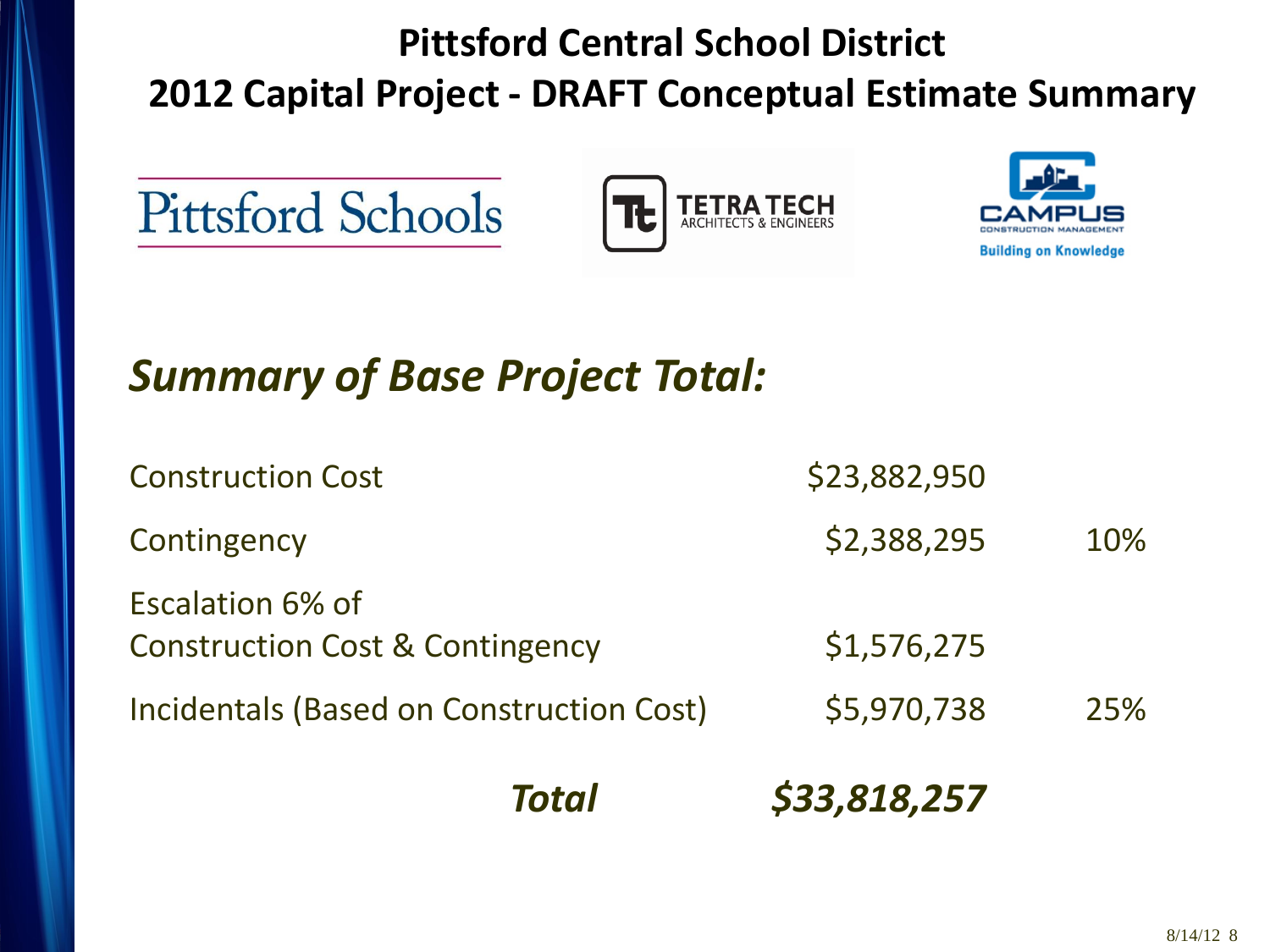### **Pittsford Central School District 2012 Capital Project - DRAFT Conceptual Estimate Summary**







#### *Athletic Fields Project Scope:*

Mendon High School – Stadium synthetic turf &track resurface  $\lessdot$  \$2,293,650 Mendon High School Rear Fields (natural turf) \$837,000 Sutherland High School Base (synthetic turf and lights) \$2,862,000 Escalation 6% of Construction cost & Contingency  $\sim$  \$292,974

*Athletic Fields Base Project Total* \$*6,285,624*

#### *Athletic Ancillary Fields Options:*

Mendon High School - Stadium Options **\$550,800** Sutherland High School - Options  $$770,850$ Escalation 6% of Construction cost & Contingency  $$64,614$ 

*Athletic Options Project Total \$1,386,264*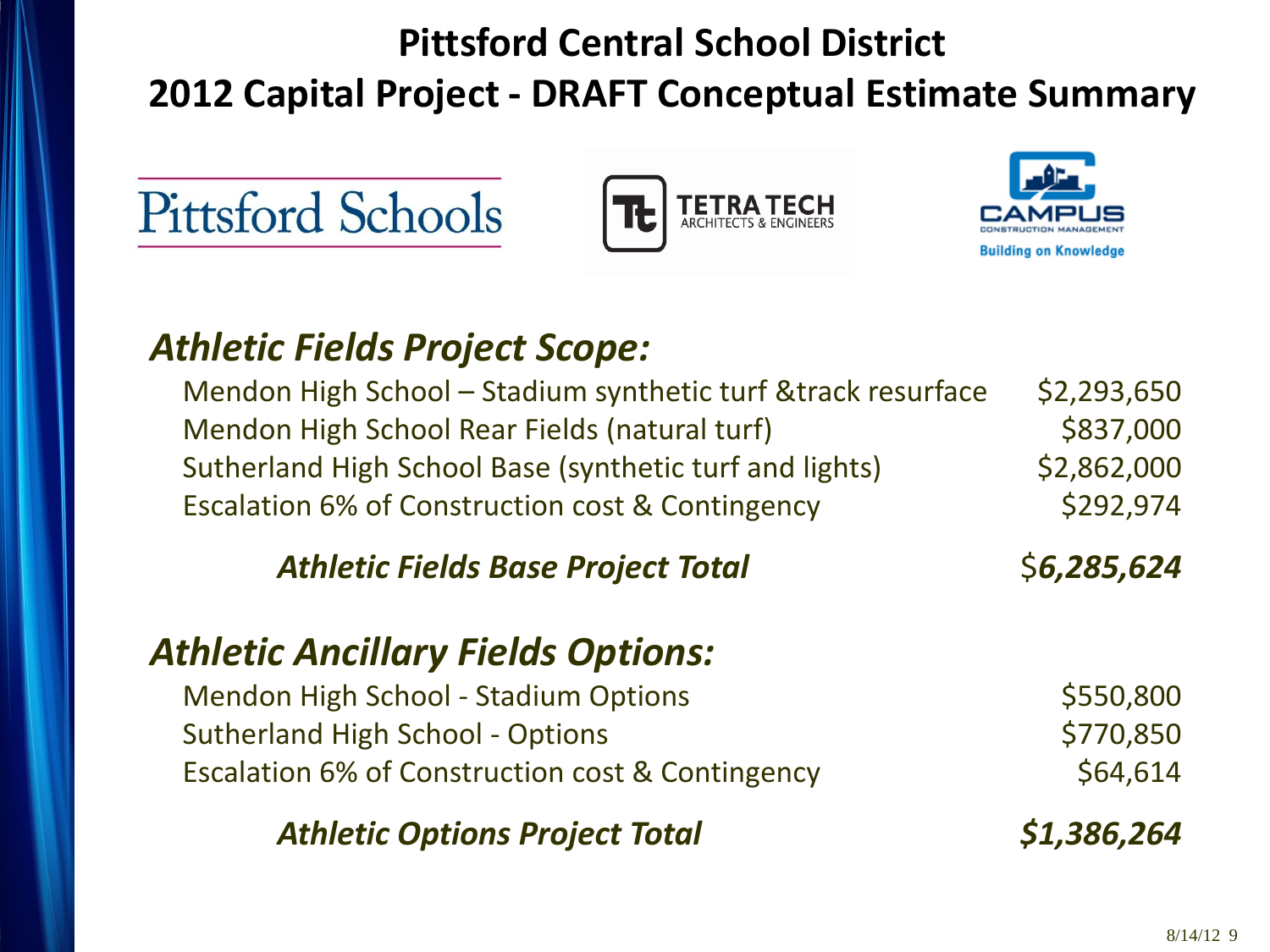### **Pittsford Central School District 2012 Capital Project - DRAFT Conceptual Estimate Summary**







*Proposed Project Cost Summary:*

|     |                                         | <b>Component</b> | <b>Cumulative</b> |
|-----|-----------------------------------------|------------------|-------------------|
|     | <b>Base Facilities Project</b>          | \$33,818,257     | \$33,818,257      |
| 11. | <b>Synthetic Fields and</b>             |                  |                   |
|     | <b>Sutherland HS Lights</b>             | \$6,285,624      | \$40,103,881      |
| Ш.  | <b>Ancillary Athletic Field Options</b> | \$1,386,264      | \$41,490,145      |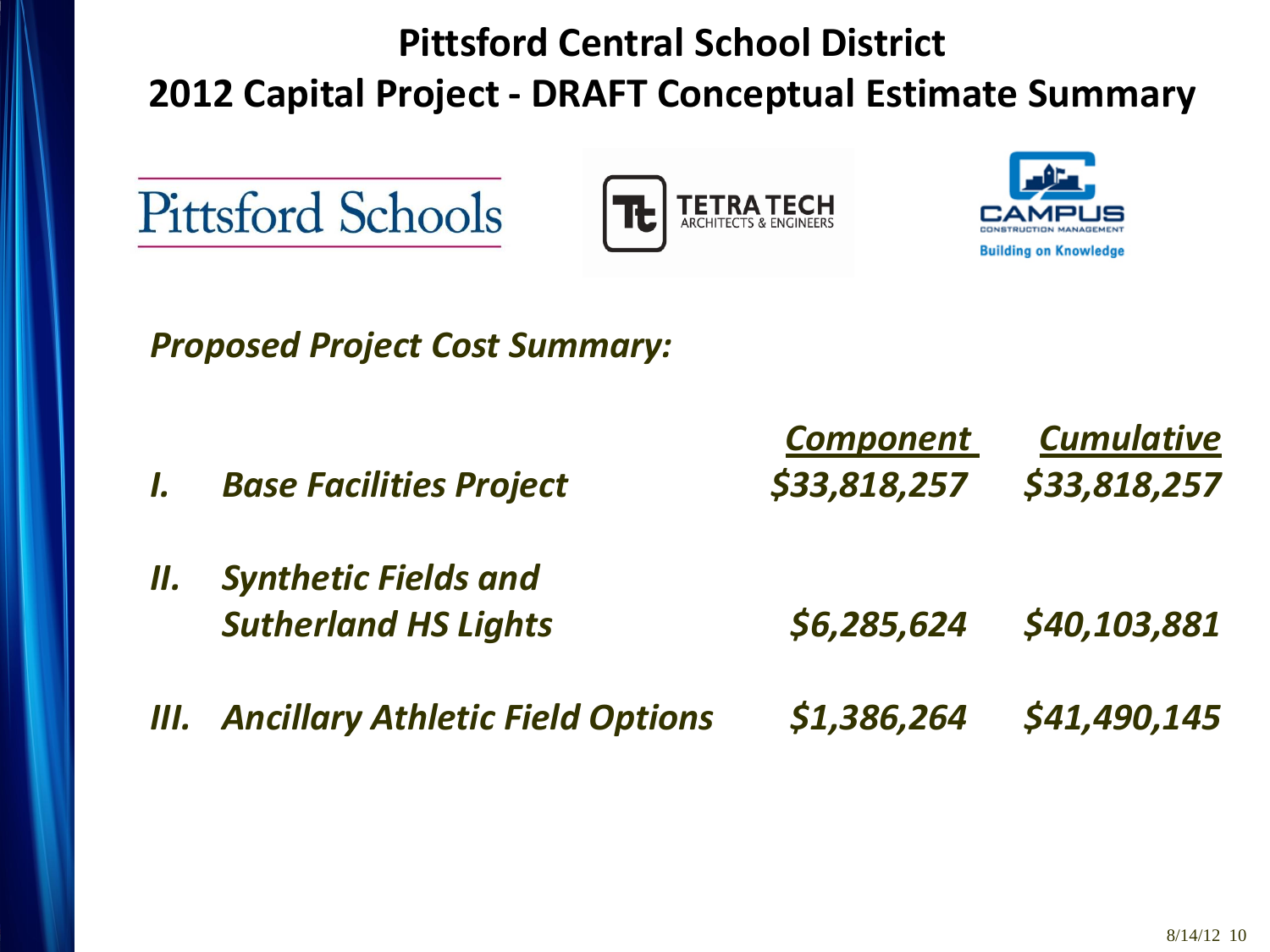# **Financial**

Intent is to develop a project and utilize all funding vehicles available to result in a project that will have as little or no additional tax impact to the Pittsford CSD community

− How

- NYS Building Aid ratios currently TBD
- Capital Reserve Utilization
- Local Donations & grants
- Level Debt Financing using refinancing of old debt savings to pay financing of new project
	- − Favorable financial position result in favorable financing options
- Potentially favorable bidding climate
- Timing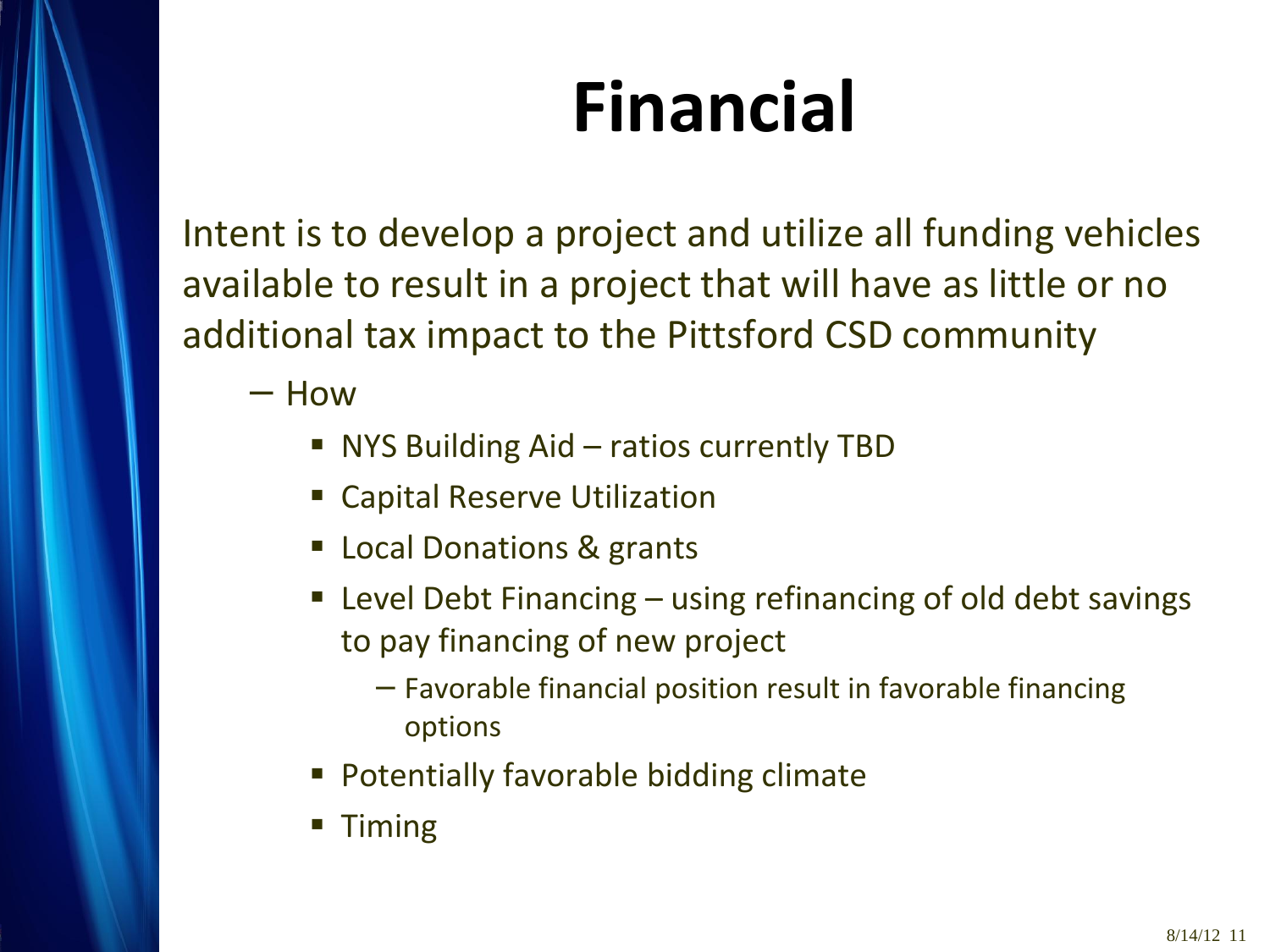# **Referendum Planning**

- Option One One Proposition
	- − Present the entire project to the voters as one large project.
- Option Two Multiple Propositions
	- − The voters will vote on more than one propositions (example):
		- Proposition A Base facilities project \$33m
		- **Proposition B IF proposition A passes, voters vote to add the** Athletic Field project \$7.8m
		- Could have more items pulled out of Proposition A and put with Proposition B (pool repairs), or additional propositions